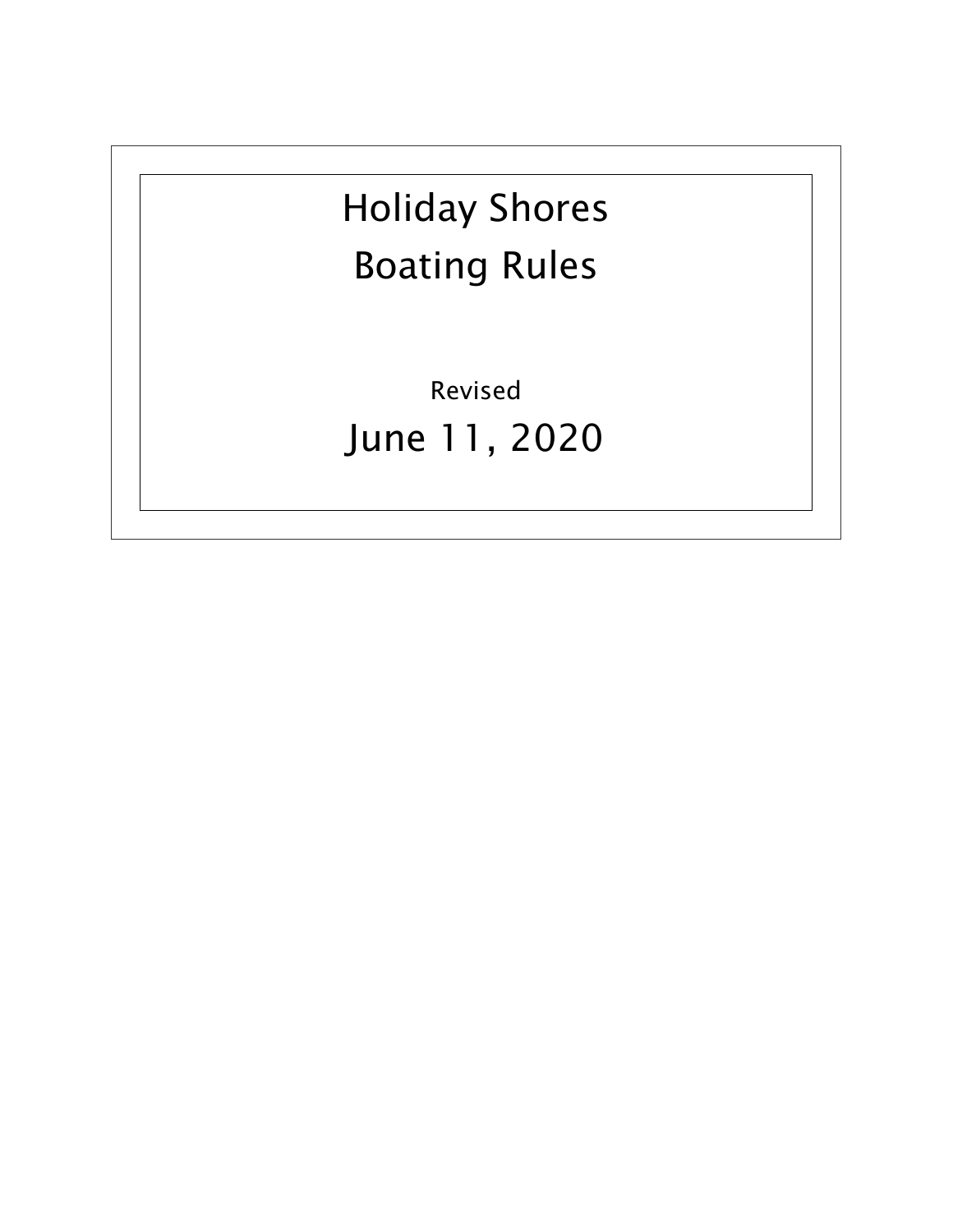# **HOLISHOR ASSOCIATION, INC. BOATING RULES AND REGULATIONS**

# **Members Designee**

(Rescinded) *Ref: Board of Directors Meeting 3-28-12*

# **Guests**

The Holishor member is responsible for the actions of any person within/on the member's watercraft at all times. Any guest operating a watercraft on Holiday Lake must be informed of and acknowledge understanding of the Boating Rules and Regulations prior to operation of any watercraft. No person may operate a motorized watercraft on Holiday Lake unless they are accompanied by a member or member's designee. A guest must further have in their possession verification of passing the State of Illinois Boating Safety Class or be at least 18 years of age.

# **Traffic Pattern**

All watercraft operated on Holiday Lake shall travel in a counterclockwise direction.

# **Legal Compliance**

All watercraft operated on Holishor Association lakes must adhere to and comply with state and federal laws as stated in the *Illinois Boat Registration and Safety Act.*(5/8/13)

# **Watercraft Registration**

To receive the required Holishor Assn. Inc. decals to allow use of watercraft on Holiday and Su Twan Lakes, the following criteria must be satisfied at the time of registration.

- only members in good standing may register
- Member must provide a current Department of Natural Resources registration card showing hp, length, and cc's; if such information is not listed on the card, the office shall obtain this information from other sources.
- Proof of required \$300,000 liability insurance.
- Dated and signed signature page on file stating member has read and understands Boating Rules.

Decals will not be issued until all required documents are provided.

All watercraft to be used on Holiday and Su Twan Lakes must be registered in accordance with state and federal regulations and be equipped as prescribed by state conservation laws governing Illinois.

All watercraft to be used on Holiday and Su Twan Lakes must be registered with the Holishor Association and display a valid Holishor Association decal. Holishor Association decals shall be affixed to both the starboard (right) side and port (left) of the craft near the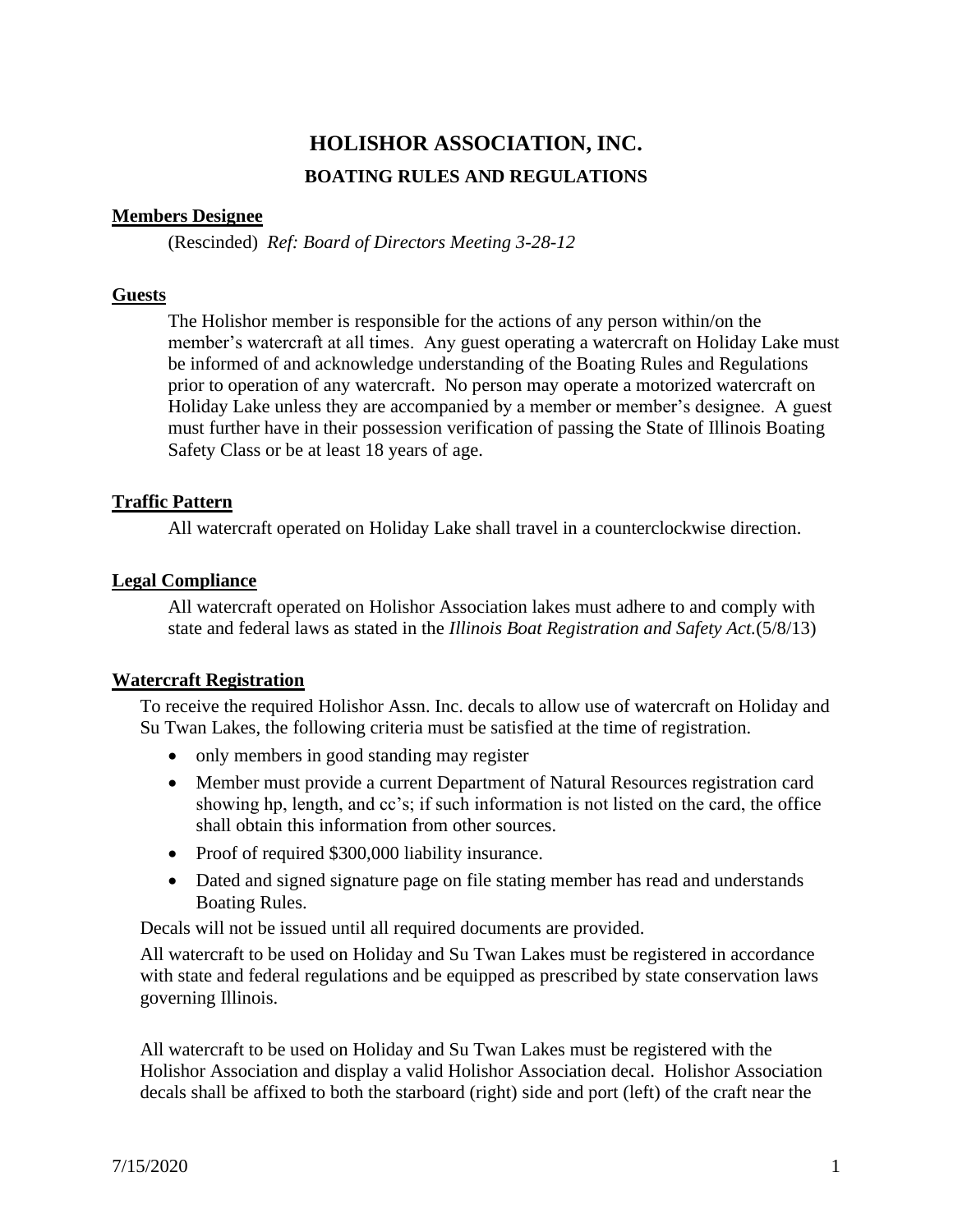stern for all watercraft except PWC's. PWC's numbers/decals shall be placed above the rub rail near the bow to aid in visibility when the watercraft is at rest or underway. Lot numbers shall be at least three  $(3)$  inches in height and a contrasting color to the craft. (See figure  $1 -$ Decal Placement). No watercraft will be registered if required information is not available at the time of registration (type of watercraft, length, hp, etc).



*Figure 1: Decal Placement*

No watercraft is permitted on Holiday Lake and Su Twan Lake without the required lot number and Holishor Association decals. (5-15-99)

# **Insurance**

All motorized watercraft operated on Holiday Lake shall have in full force and affect a policy of liability insurance on such watercraft with minimum limits of \$300,000. No marine decal shall be issued by Holishor Association, Inc. for any motorized watercraft until proof of said insurance for that watercraft is provided (BYLAW, ARTICLE III, Section 1D, 5/20/89)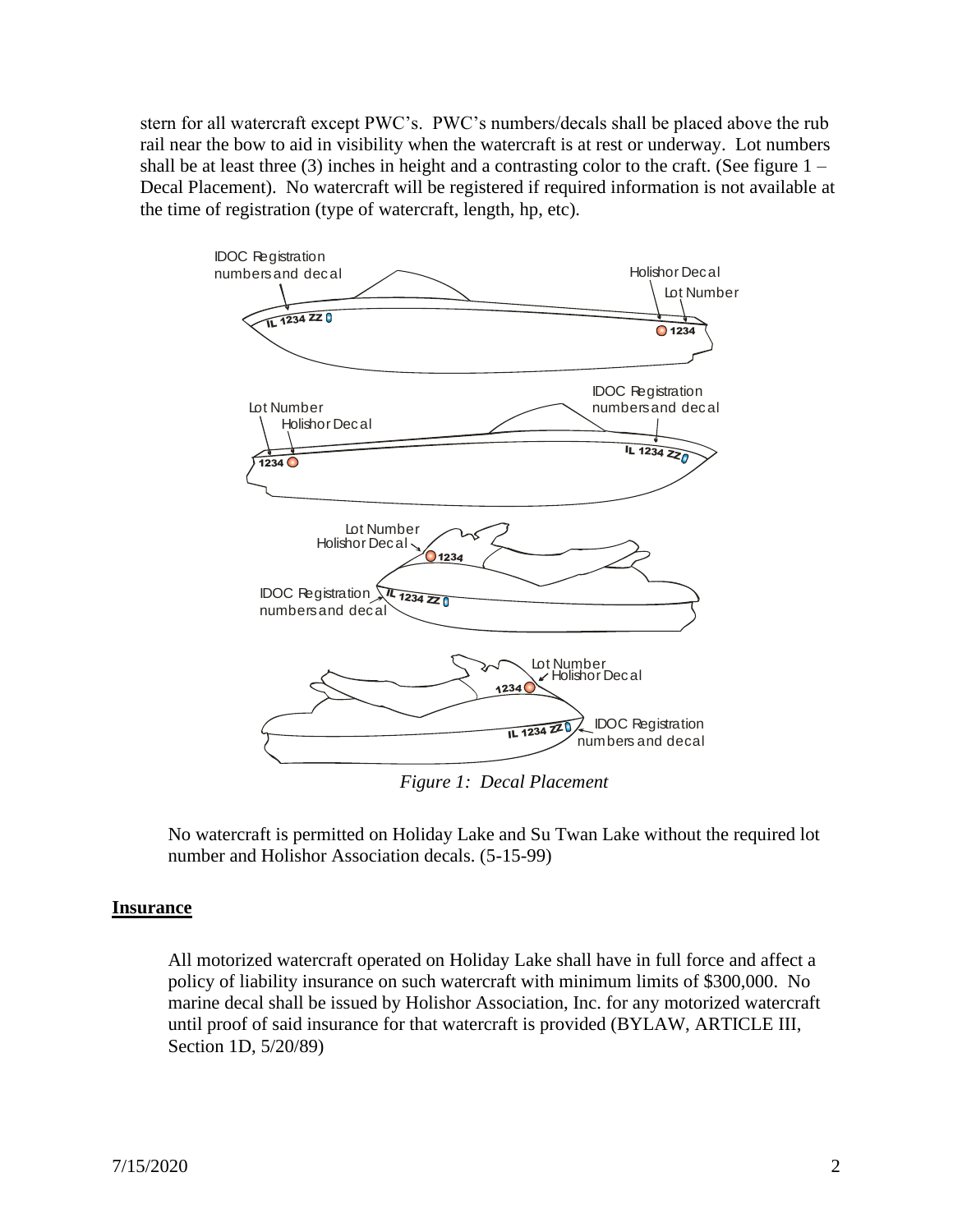# **Operating Age**

The age of operator, carrying capacities and horsepower shall be as prescribed by state and federal laws governing boating. (See the current Illinois Boat Registration, Titling and Safety Act Digest).

The minimum age limit to operate a watercraft will be 12 years of age with the appropriate Boat Safety Certificate. Persons age 12-18 must have the Boat Safety Certificate to operate any watercraft unless accompanied by a member or member designee over 18 years of age.

# **Holiday Shores Watercraft Test**

Individuals ages sixteen and under are required to take the Holiday Shores Watercraft Test before operating a motorized watercraft on Holiday and Su Twan Lake. The test format will be open, meaning it can be printed online or given from the Holishor Office and then graded by the Holishor Office. The test will only be required once unless a moving violation has occurred. If a moving violation has occurred, the violator and the member will be required to retake the test prior to operating a motorized watercraft. *(Board of Directors Meeting October 9, 2019)*

# **Watercraft Limit**

No more than three (3) motor powered watercraft per membership shall be in operation at one time on Holiday Lake. "In operation on the water" shall be defined as any watercraft occupied and in operation on the lake. Watercrafts on lifts or on land will not be considered in use. A member in good standing with the association may request a waiver from the Holishor Board of Directors. (BYLAW XI, Section 2, Boating Rule #7). For the purpose of the lake patrol, the definition of "operating" will be: "not tied at a dock – a non-docked watercraft." (Ref. Board of Directors Meeting 9/22/93)

# *Prohibited Watercraft*

The following watercraft shall not be allowed on Holiday and Su Twan Lakes:

- Watercraft with open unrestricted exhaust or without a muffler system is prohibited. The use of optional unrestricted exhaust on watercraft so equipped is prohibited. (Boats as listed above registered with the Association prior to 3/26/97 are grandfathered.)
- Drag boats or racing boats.
- Boats with head facilities on board which are not self-contained systems.
- 2 stroke PWC's greater than 85HP.
- PWC's greater than 150HP.
- PWC's need to be 4 strokes. 2 stroke PWCs currently registered with Holiday Shores will be grandfathered in. When ownership changes that 2 stroke PWC will no longer be permitted.
- Personal Hovercrafts. (Ref Board of Directors Meeting 3/8/95)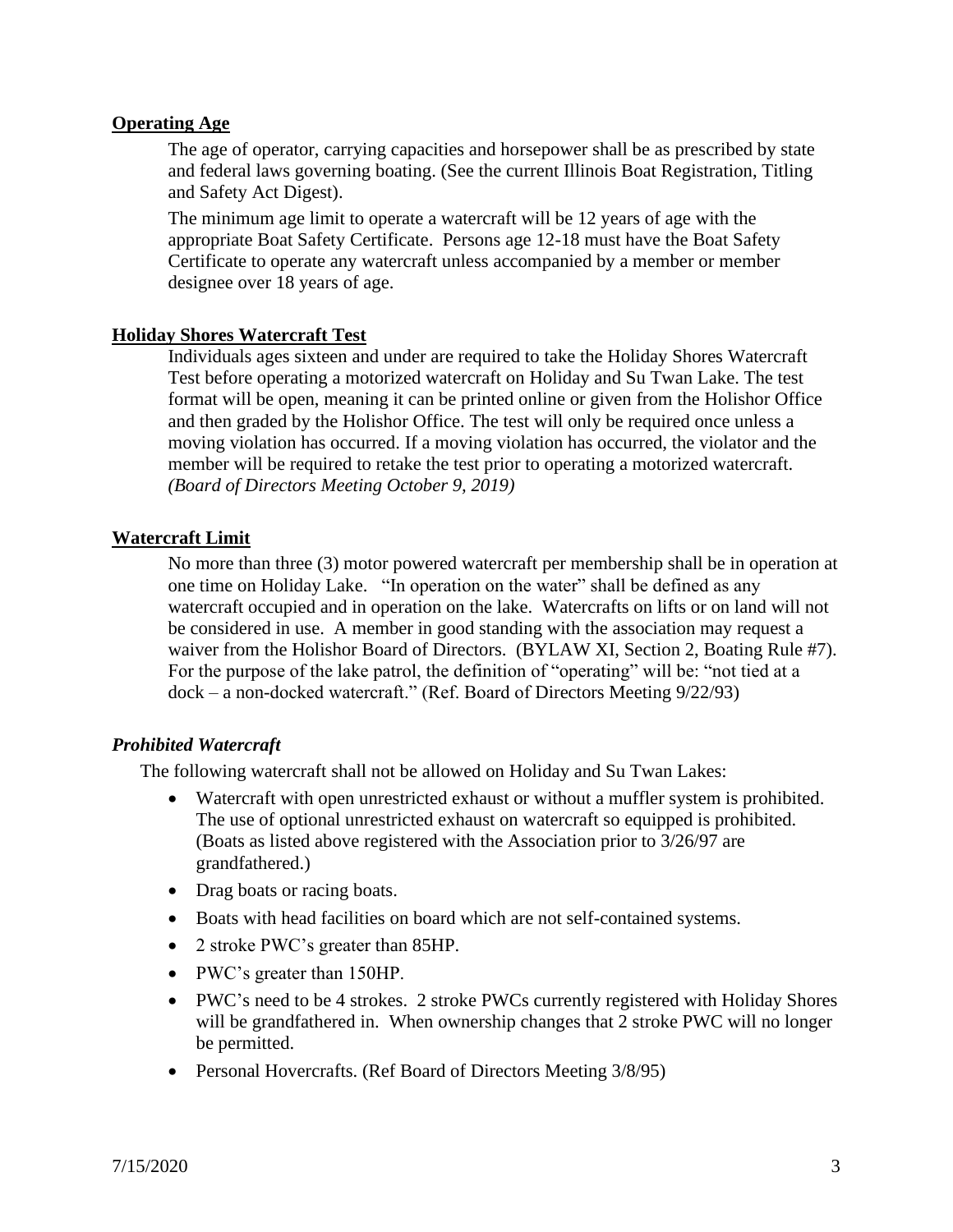- Any watercraft except tubular bottom pontoon boats with a Length Overall greater than 22 feet (ref. size limits section).
- Any tubular bottom pontoon boats with a Length Overall greater than 28 feet Length (ref. size limits section).

*(Board of Directors Meeting August 28, 2019)*

#### **Size Limit**

Pontoon boats, (tubular bottom) operated on Holiday Lake shall not exceed twenty eight (28) feet in Length Overall (LOA). All other watercraft shall not exceed twenty-two (22) feet in length. (All watercraft registered with the Holishor Association prior to 1-1-89, shall be considered exempt from this rule.)

#### **Length Overall Defined**

# **USCG Enclosure (4) to MTN 01-99 CH5, Tonnage Technical Policy, Simplified Measurement 69.203 Definitions, Page 4:**

OVERALL LENGTH means the horizontal distance between the outboard side of the foremost part of the stem and the outboard side of the aftermost part of the stern, excluding rudders, outboard motor brackets, and other similar fittings and attachments. Also excluded from length are non-buoyant attachments such as bulwarks, bowsprits, overhanging decks, swim platforms and stern-wheel supports. Buoyant hull structures both fixed and removable are included in the overall length, and consequently in tonnage.

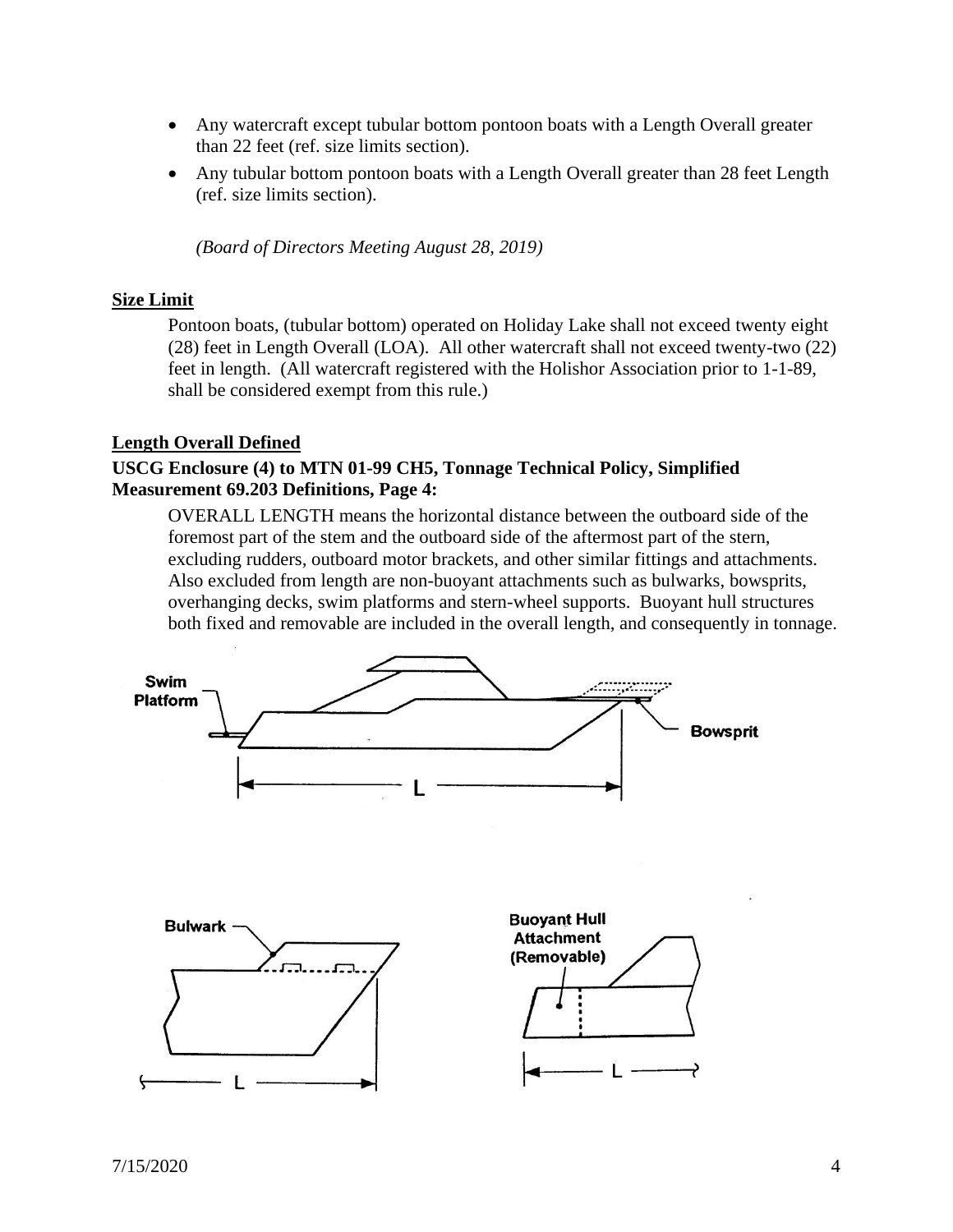# **Boating Hours**

Boating shall be allowed on Holiday and Su Twan Lakes twenty-four (24) hours a day. Between sunset and sunrise watercraft shall operate at "No Wake" speeds only.

#### **Noise Level limit**

No person may operate a watercraft on the waters of this State in a manner to exceed a noise level of 75 decibels measured as specified in the Society of Automotive Engineers in it procedure J1970 from any point on the shoreline, or from any point on the water within 20 feet of the shoreline, of the body of water on which the watercraft is being operated. 625 ILC 45/4-3B( 3-26-97). Noise level includes but is not limited to engine, motors, stereo or music equipment, etc.

#### **Restricted Areas**

No person shall operate any watercraft in a restricted area which has been designated a "No Wake" area, swimming area, or an otherwise restricted area except in the prescribed manner. (See Figure 2 – Restricted Areas).

- Marina Cove- No Wake Area
- Fishing Arm No Wake Area
- Clubhouse Beach Swimming Area
- North End No Wake Area Shallow Area
- Admiral Bay No Wake Area
- Wanda Cove No Wake Area
- Tamarach Beach No Wake Area Swimming Area
- Cedar Cove No Wake Swimming Area
- Tunnel Cove No Wake Area
- Jib Cove No Wake Area
- South Anchor Cove No Wake Area
- A distance of seventy-five (75) feet from the shoreline shall be considered a "No Wake" area unless otherwise posted with buoys.
- No Wake Water Levels for entire lake:
	- o When the lake level reaches 9" over full pool the lake shall be made "no wake". There are identifying lake level markers at various locations on the lake which identify these levels. The "no wake" light atop the clubhouse shall also be used to indicate a "no wake" status. (Ref: Board of Directors Meeting 7/28/93
	- o When the lake level reaches 16" below full the lake shall be made "no wake". There are identifying lake level markers at various locations on the lake which identify these levels. The "no wake" light atop the clubhouse shall also be used to indicate a "no wake" status. (Ref: Board of Directors Meeting 12/13/00).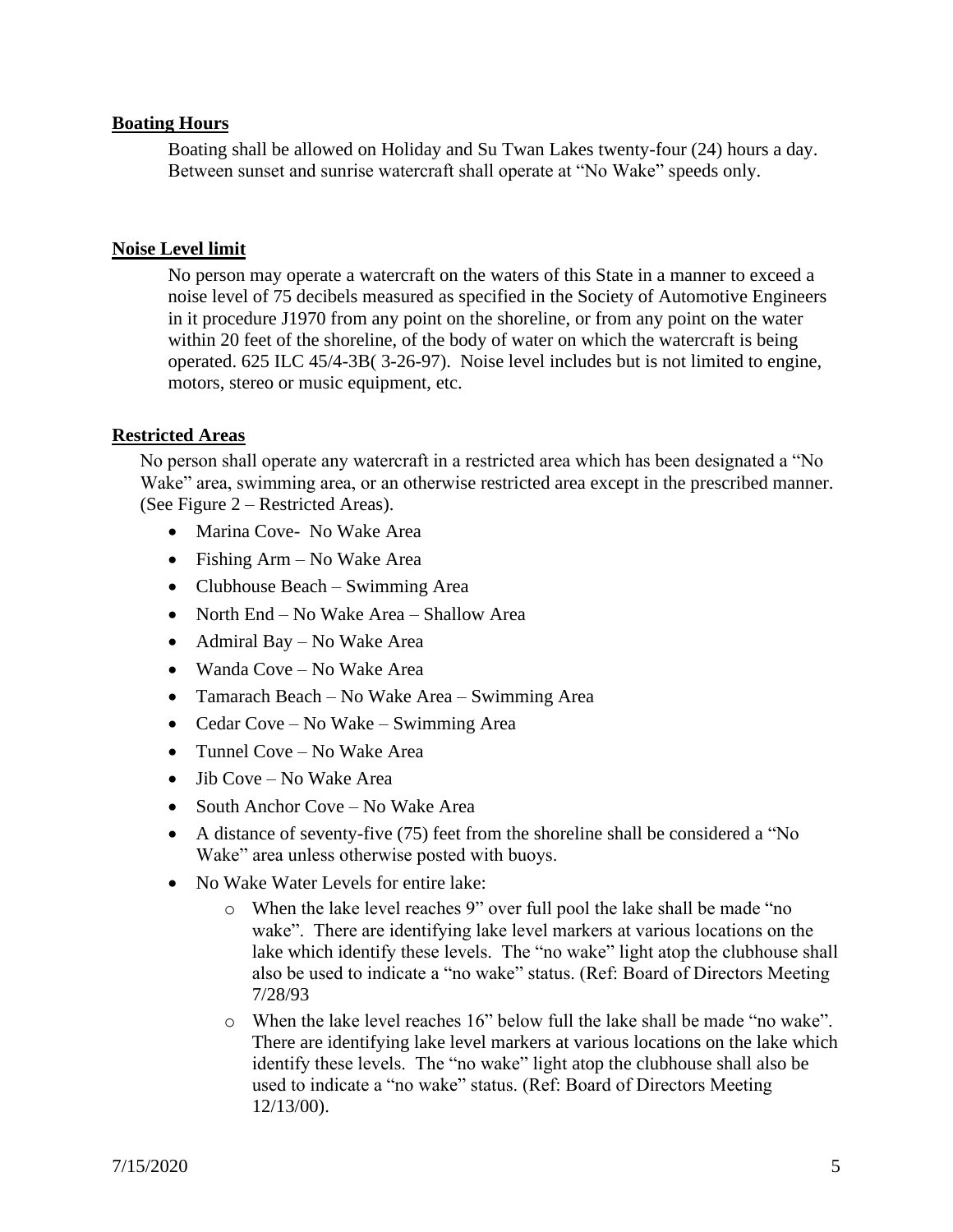

*Fig. 2 Black Areas – No Wake*

A wake is defined as the movement of water created by a boat underway great enough to disturb a boat at rest, but under no circumstances shall a boat underway exceed five (5) miles per hour while in a NO WAKE area. 625 ILCS 45/5-12

# **Restricted Operation of Watercraft**

- **Muscular, Canvas/Sail:** The use of muscular powered watercraft, canvas or sail powered watercraft less than sixteen (16) feet in length, and all non-mechanical powered watercraft shall be restricted to the following areas between 12p.m. (noon) (1200 hours) and 6:00p.m. (1800 hours) on Saturday, Sunday and all holidays between, and including, Memorial Day and Labor Day:
	- All coves on Holiday Lake other than designated swimming areas.
	- A distance not to exceed seventy-five (75) feet from all shorelines unless otherwise posted with a buoy.
	- Muscular powered watercraft, canvas or sail powered watercraft less than sixteen (16) feet in length, and all non-mechanical powered watercraft may cross the main lake, if the sole purpose of crossing the main lake is to reach a designated "No Wake" area and crossing the main lake can be accomplished in a safe manner. (5-16-92)
- **Aqua Scooters:** Aqua scooters shall be restricted to No Wake coves.
	- Operators 12 years of age and under require adult supervision.
	- The use of aqua scooters shall be prohibited between sunset and sunrise.
	- The operator shall be required to wear a US Coast Guard approved personal floating device.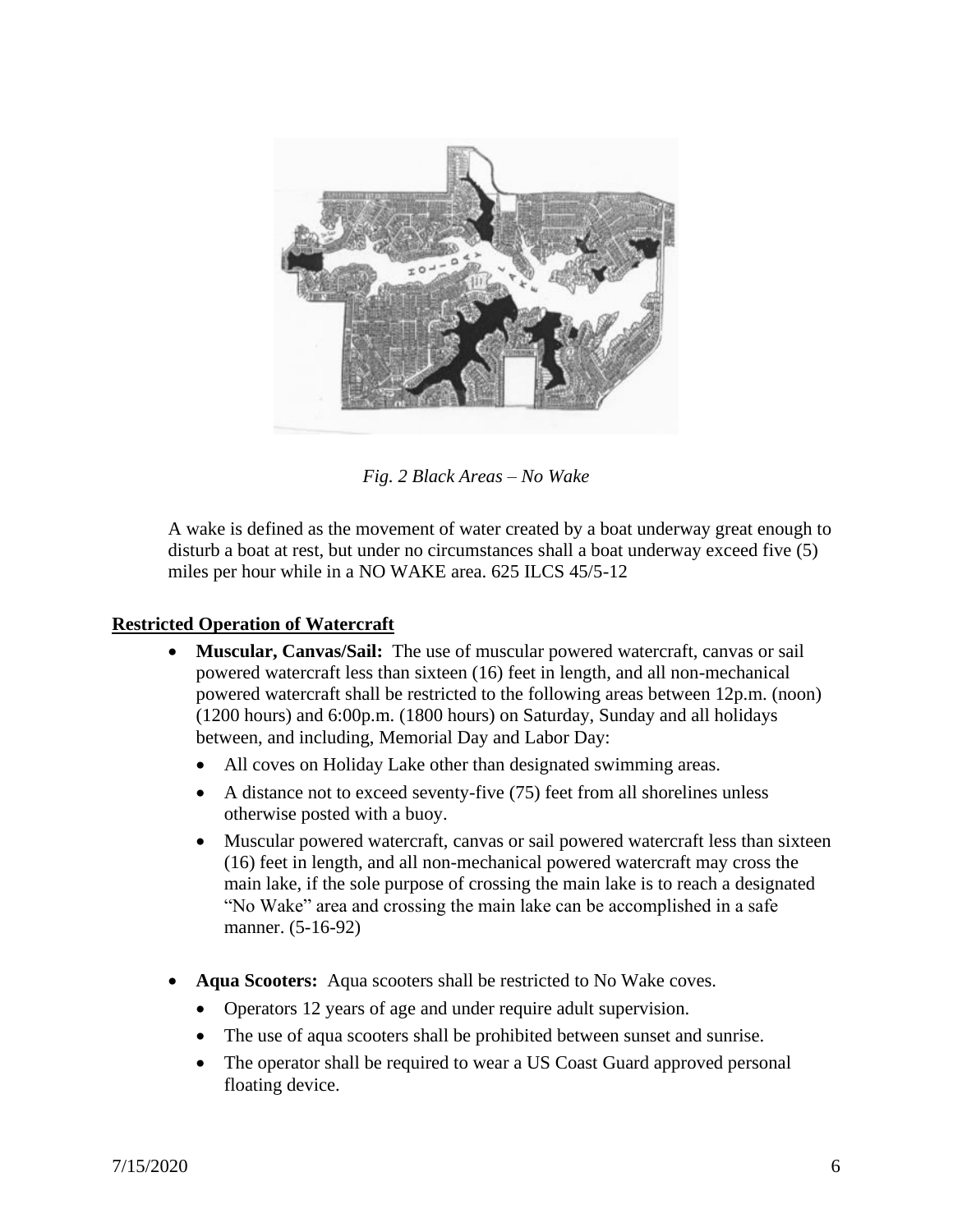- Aqua Scooters shall be limited to 2HP and 48cc's.
- Aqua Scooters shall have an orange bicycle flag attached not less than 3 feet in height.

# **Prohibited Activities**

• All wake surfing, teak surfacing or similar surfing is prohibited.  $(12-11-13)$ 

# • **Personal Watercraft (PWC's):**

- May not operate between sunset and sunrise.
- All persons on a PWC must wear a Coast Guard approved personal flotation device (PFD)
- When a PWC is used as a tow vehicle, the requirements are as follows:
	- o An observer is required.
	- o There must be space for an observer to sit, and space for the person being towed to ride should he need to be picked up (3 seater).
	- o The spotter must be in a sitting position to be able to continuously observe the person being towed.
	- o While towing an orange flag must be displayed on the PWC.

# **Swimming Restrictions**

Unless accompanied by a watercraft, swimmers and persons using floating devices shall be limited to:

- Restricted Areas (See Figure 2- Restricted Areas)
- A distance not to exceed seventy-five feet from all shorelines unless otherwise posted with a buoy.

# **Reckless or Careless Operation**

No watercraft shall be operated in a careless manner. Definition of Careless Operation – 625 ILCS 45/5-1 – No person shall operate any watercraft in a careless or heedless manner so as to endanger any person or property or at a rate of speed greater than will permit him in the exercise of reasonable care to bring the watercraft to a stop within the assured clear distance ahead. (3-26-97)

No watercraft shall be operated in a reckless manner. Definition of Reckless Operation – 625ILCS 45/5-2.- No person shall operate any watercraft, specialty prop-craft, personal watercraft or manipulate any water skis, aquaplane, or similar device in such a manner as to willfully or wantonly endanger the life, limb, or property of any person, to weave through congested traffic, to jump the wake of another vessel or when visibility around the other vessel is obstructed, to wait until the last possible moment to swerve to avoid collision, or operate any watercraft so as to approach or pass another watercraft in such a manner or at such a rate of speed as to create a hazardous wake or wash. (3-26-97)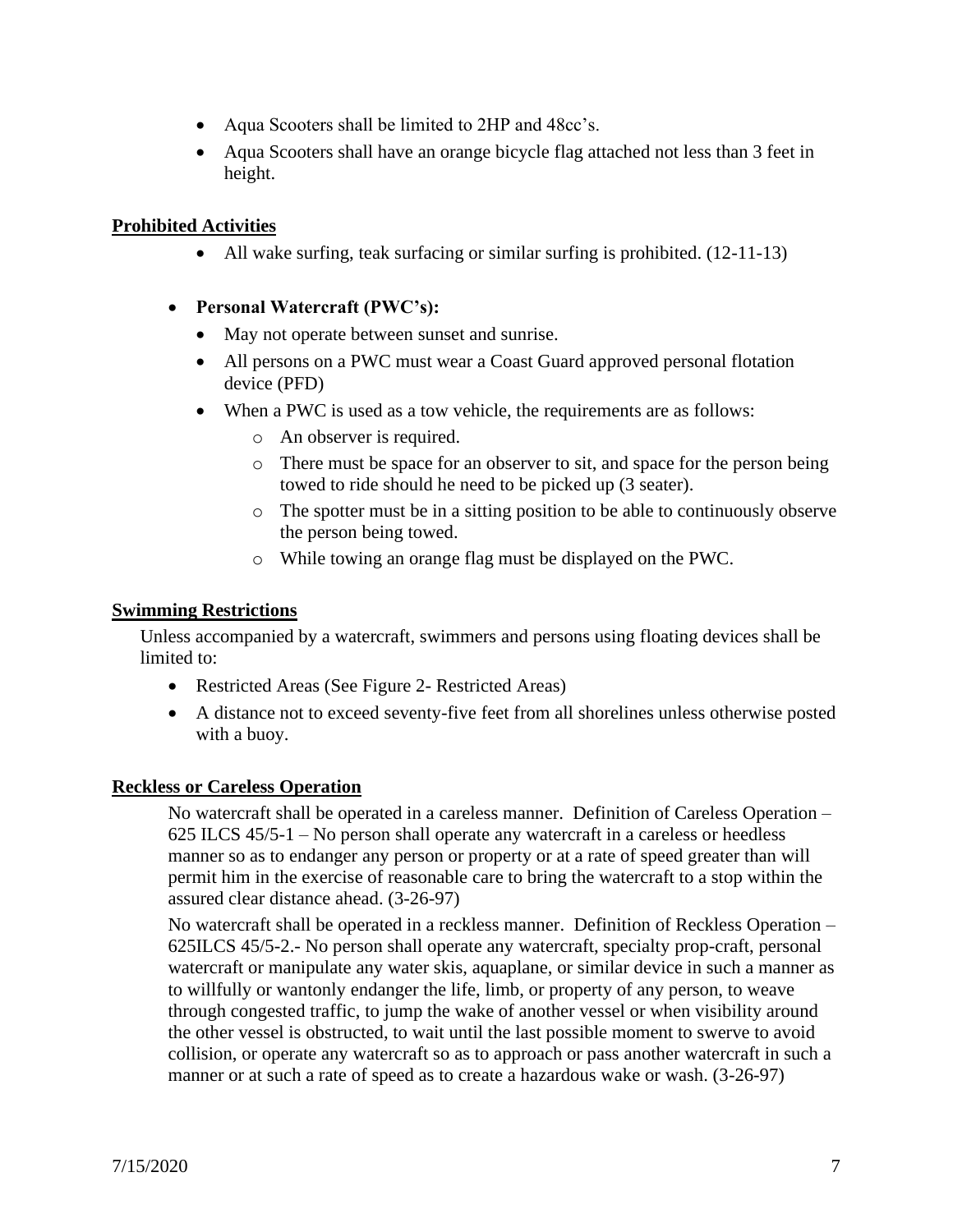# **Water Skiing**

625 ILCS 45/5-14 – No person may operate a watercraft which has in tow or is otherwise assisting a person on water skis, aquaplane or other similar contrivance, in or upon any waterway, unless such watercraft is occupied by at least two (2) competent persons.

Competent- 625 ILCS 45/1-2- Capable of assisting a skier in case of injury or accident.  $(3-26-97)$ 

#### **Orange Flag**

The operator of any watercraft that is towing a person or persons shall display on the watercraft a bright or brilliant orange flag measuring not less than 12 inches per side. The flag shall be displayed at the highest point of the area surrounding the boat's helm as to be visible from all directions, continuously, while the person or persons being towed depart the boat in preparation for towing and until reentry into the boat when the activity has been ceased. Display of the flag for purposes other than the activity is prohibited.

#### **Distance**

Watercraft operators shall maintain a safe and reasonable distance from swimmers, downed skiers, fisherman, docks, and dangerous areas at all times.

# **Right of Way**

**F**ailure to yield right-of-way on water, prioritized as follows in descending order:

- 1. Swimmers
- 2. Downed Skiers
- 3. Non-powered watercraft
- 4. Powered watercraft

#### **Racing**

Racing of watercraft on Holiday or SuTwan Lakes shall not be permitted.

#### **Jumping Wakes**

Jumping boat wakes is considered dangerous and is highly discouraged. The following conditions apply to any wake jumping:

- Jumping the wakes of any watercraft towing is prohibited.
- You must remain a minimum of 100 feet behind any boat making the wake and be clear of all other watercraft.
- Wake jumping into the opposing traffic pattern is prohibited.

Failure to follow the above will be considered Careless and Reckless operation of the watercraft.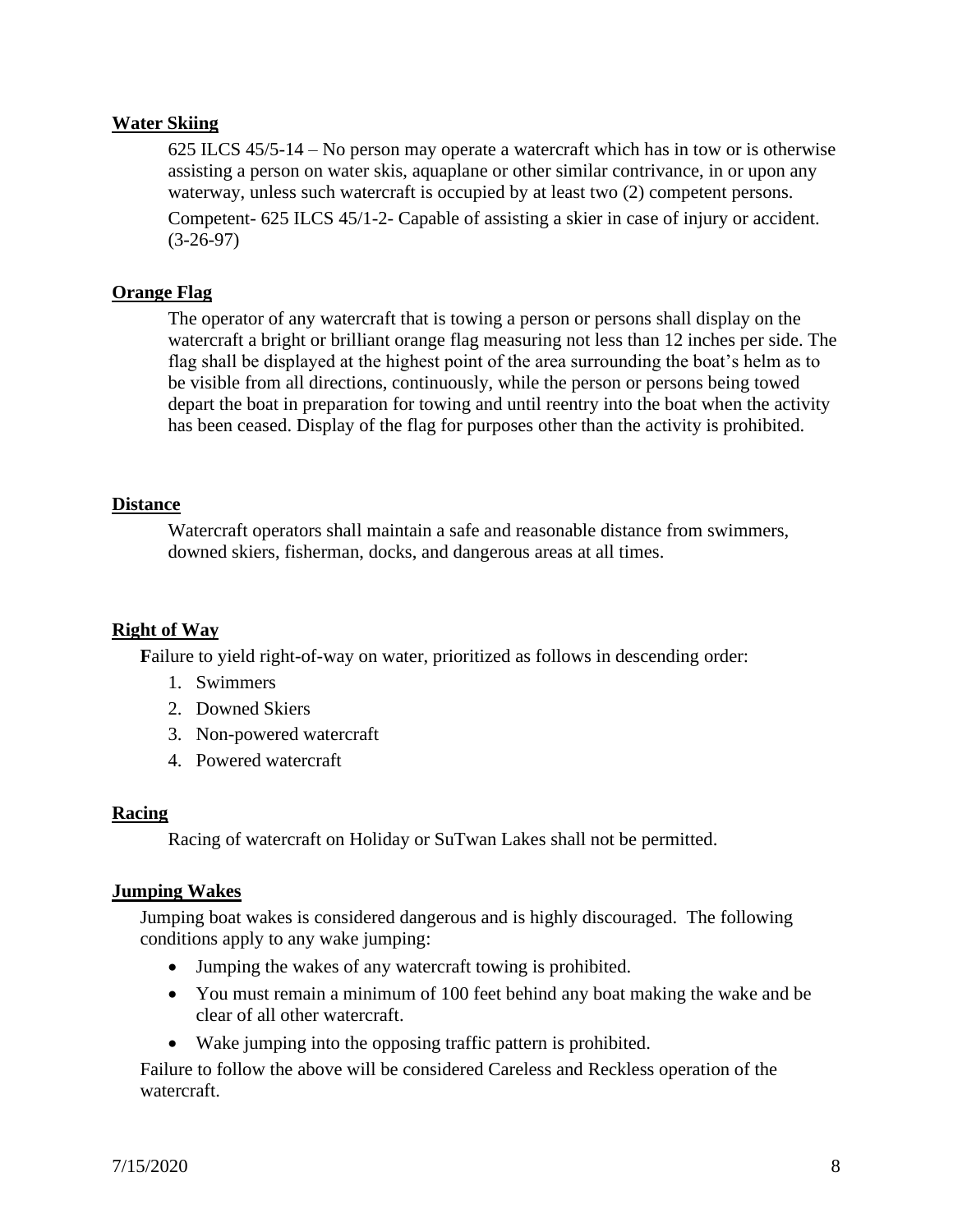# **Power Turns**

Power turns (180o or 360o short radius turns under power) are allowed, unless the following occur (3/26/97) :

So as to be unreasonably close to another vessel to cause it to stop, swerve unnecessarily or take evasive action.

So as to cause the occupants/riders to be thrown from the watercraft

No power turns will be allowed in any cove or be done in such a manner as to be a nuisance.

# **Personal Flotation Devices from 625 ILCS 45/4 1**

No person may operate a watercraft unless at least one U.S. Coast Guard approved PFD of the following types or their equivalent is on board for each person: Type I, Type II or Type III.

No person may operate a personal watercraft or specialty prop craft unless each person aboard is wearing a Type I, Type II, Type III or Type V PFD approved by the United States Coast Guard.

No person may operate a watercraft 16 feet or more in length, except a canoe or kayak, unless at least one Type IV U.S. Coast Guard approved PFD or its equivalent is on board in addition to the PFD's required in paragraph A of this Section.

A U.S. Coast Guard approved Type V personal flotation device may be carried in lieu of the Type I, II, III or IV personal flotation device required in this Section, if the Type V personal flotation device is approved for the activity in which it is being used.

When assisting a person on water skis, aquaplane or similar device, there must be one U.S. Coast Guard approved PFD on board the watercraft for each person being assisted or towed or worn by the person being assisted or towed.

No person may operate a watercraft unless each device required by this Section is:

Readily accessible; in serviceable condition; of the appropriate size for the person for whom it is intended; and legibly marked with the U.S. Coast Guard approval number.

Approved personal flotation devices are defined as follows:

- Type I A Type I personal flotation device is an approved device designed to turn an unconscious person in the water from a face downward position to a vertical or slightly backward position and to have more than 20 pounds of buoyancy.
- Type II A Type II personal flotation device is an approved device designed to turn an unconscious person in the water from a face downward position to a vertical or slightly backward position and to have at least 15 1/2 pounds of buoyancy.
- Type III A Type III personal flotation device is an approved device designed to keep a conscious person in a vertical or slightly backward position and to have at least 15 1/2 pounds of buoyancy.